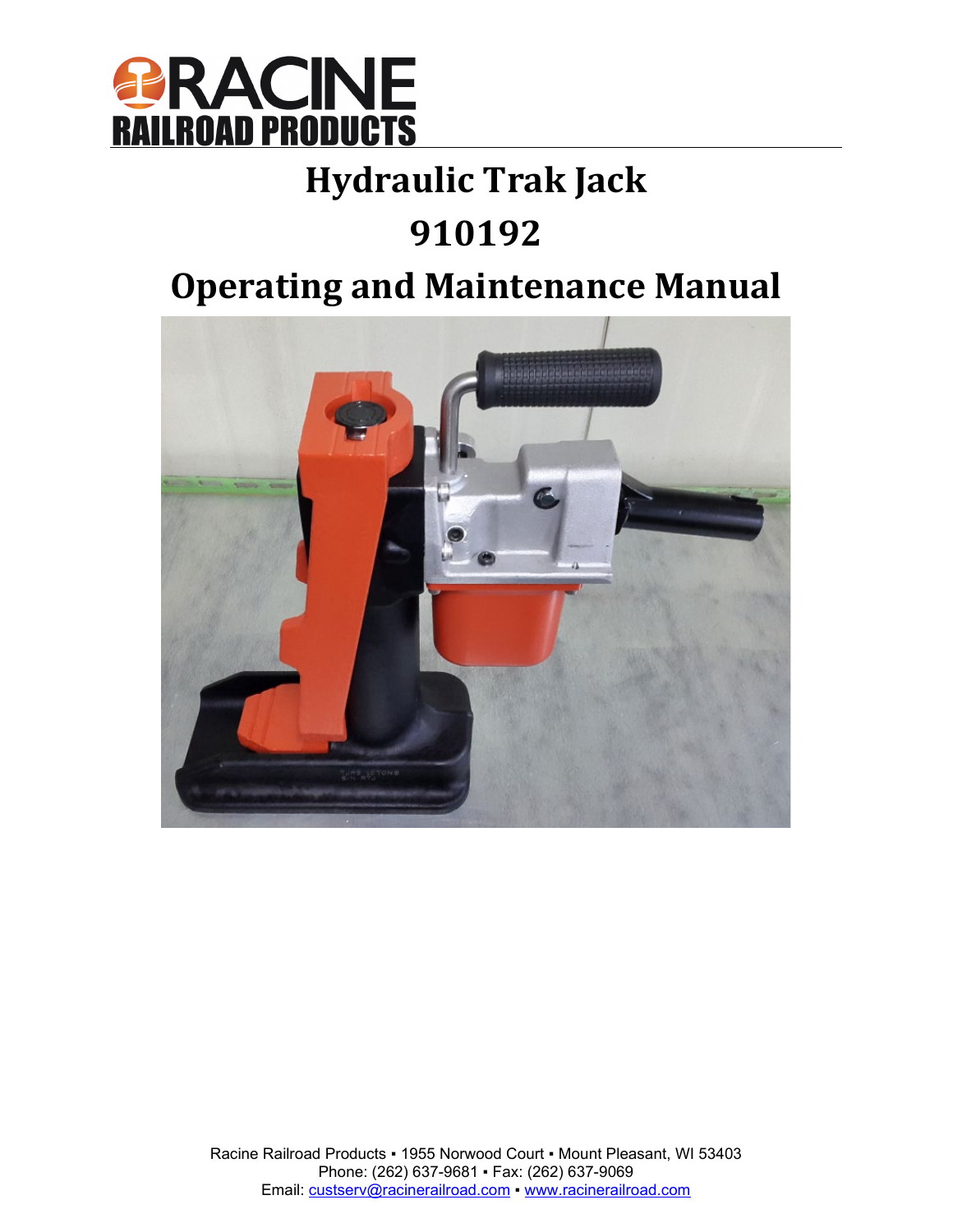

## **Hydraulic Trak Jack 910192**

## **Record of Changes**

| Rev No. | <b>Date</b> | <b>Description of Changes</b> |  |
|---------|-------------|-------------------------------|--|
| Rev 1   | 9.2017      | Initial Release               |  |
| Rev 2   | 1.2019      | <b>Branding Update</b>        |  |
| Rev 3   | 10.2019     | Add Service Parts List        |  |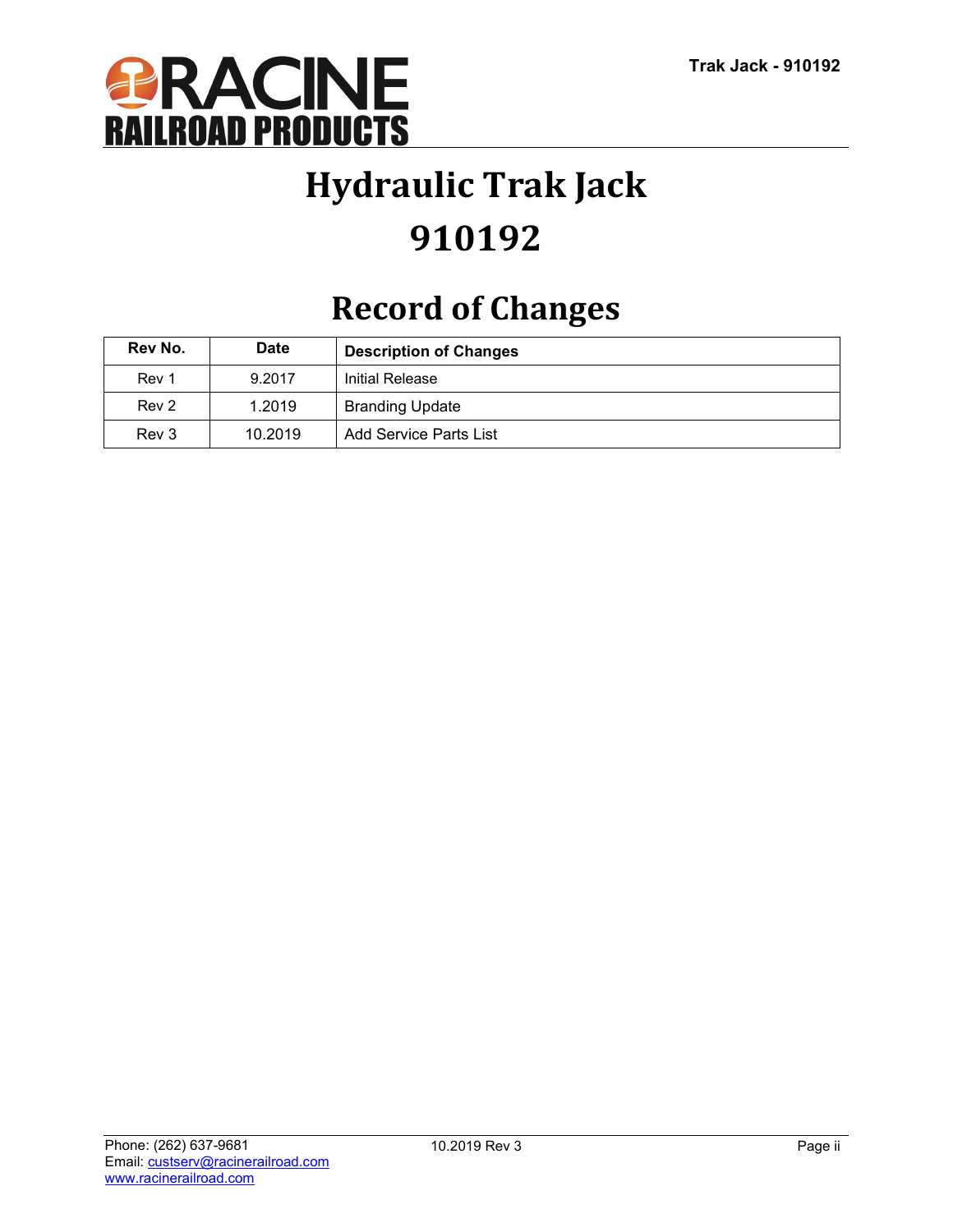# *<u><b>RACINE</u>*<br>RAILROAD PRODUCTS

### **Table of Contents**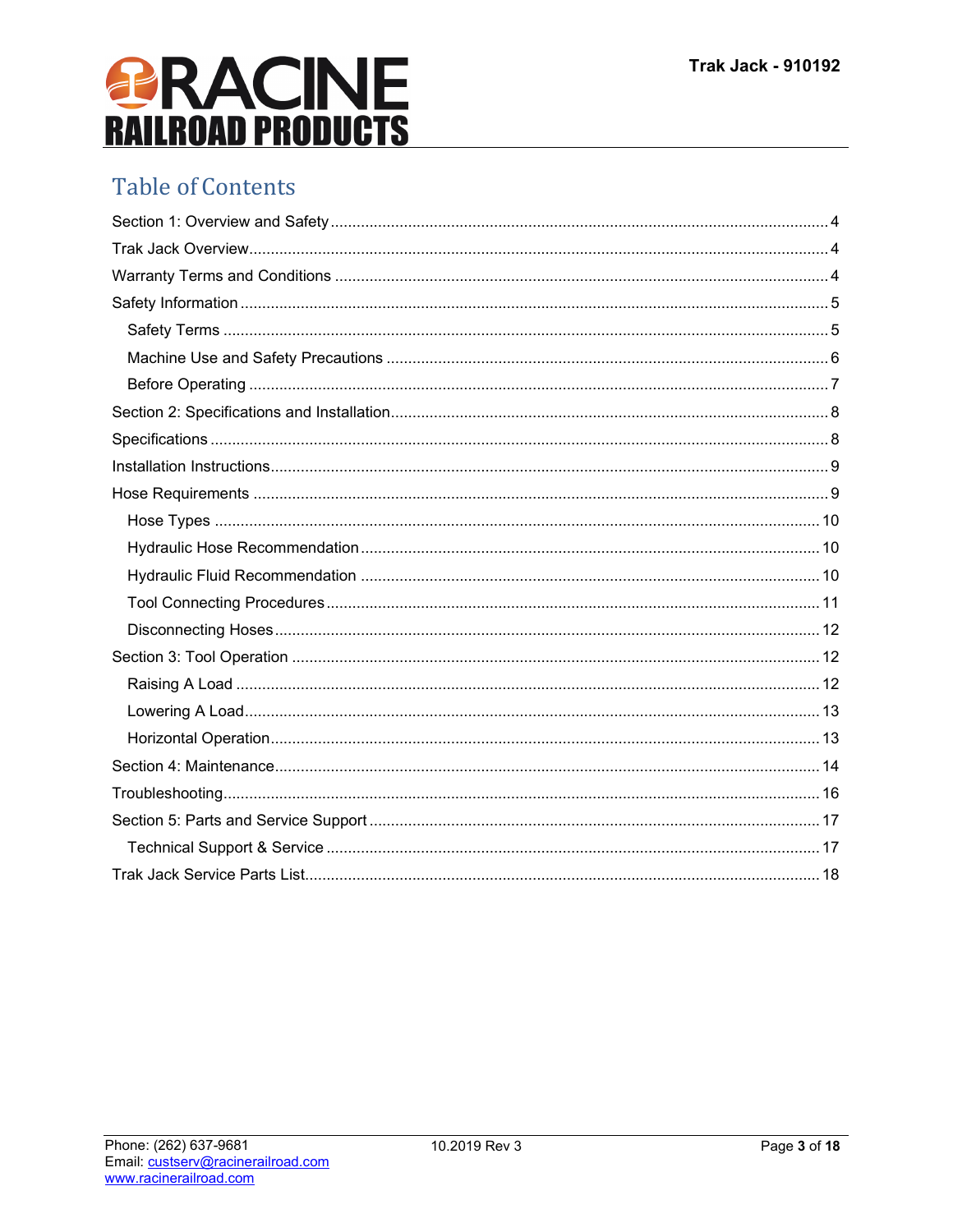

## <span id="page-3-0"></span>**Section 1: Overview and Safety**

### <span id="page-3-1"></span>**Trak Jack Overview**

Racine Railroad Products designs and manufactures equipment primarily for the repair and new construction of rail and railroad tie track maintenance.

Our product line focuses on rail fastening application/removal/adjustment equipment, other tie material (OTM) reclamation, wood and concrete railway tie repair, and tie plate handling/distribution.

The Trak Jack is one of the lightest hydraulic rail jacks in the market, our jack offers a 10-ton lifting capacity. The simple and efficient design is easy to use, yet durable enough to be used for years to come.

It's one piece forged base yields superior strength and stability. The Trak Jack features an integrated hand pump for compactness and ease of use.

### <span id="page-3-2"></span>**Warranty Terms and Conditions**

#### **Warranty Period**

Each new machine and new parts of our manufacture are warranted against defects in material and workmanship for one year from the date of shipment from our factory.

When contacting customer service for factory parts, service or warranty support please provide the:

- Racine Railroad Products Model
- Serial Number
- Any locally assigned identification

#### **Vendor Parts Warranty Period**

Other equipment and parts used, but not manufactured by Racine Railroad Products, Inc., are covered directly by the manufacturer's warranty for their products.

#### **Warranty Parts and Service**

We will repair or replace, without charge, F.O.B. factory, Racine, Wisconsin, USA, any part Racine Railroad Products manufactures which is proven to be defective during the warranty period.

Material claimed defective must be returned, if requested, to the factory within 30 days from the date of the claim for replacement. Ordinary wear and tear, abuse, misuse and neglect are not covered by this warranty. Depending upon the circumstances, we may provide technical assistance and/or technical service support, without charge, to assist in the correction of warranty related problems.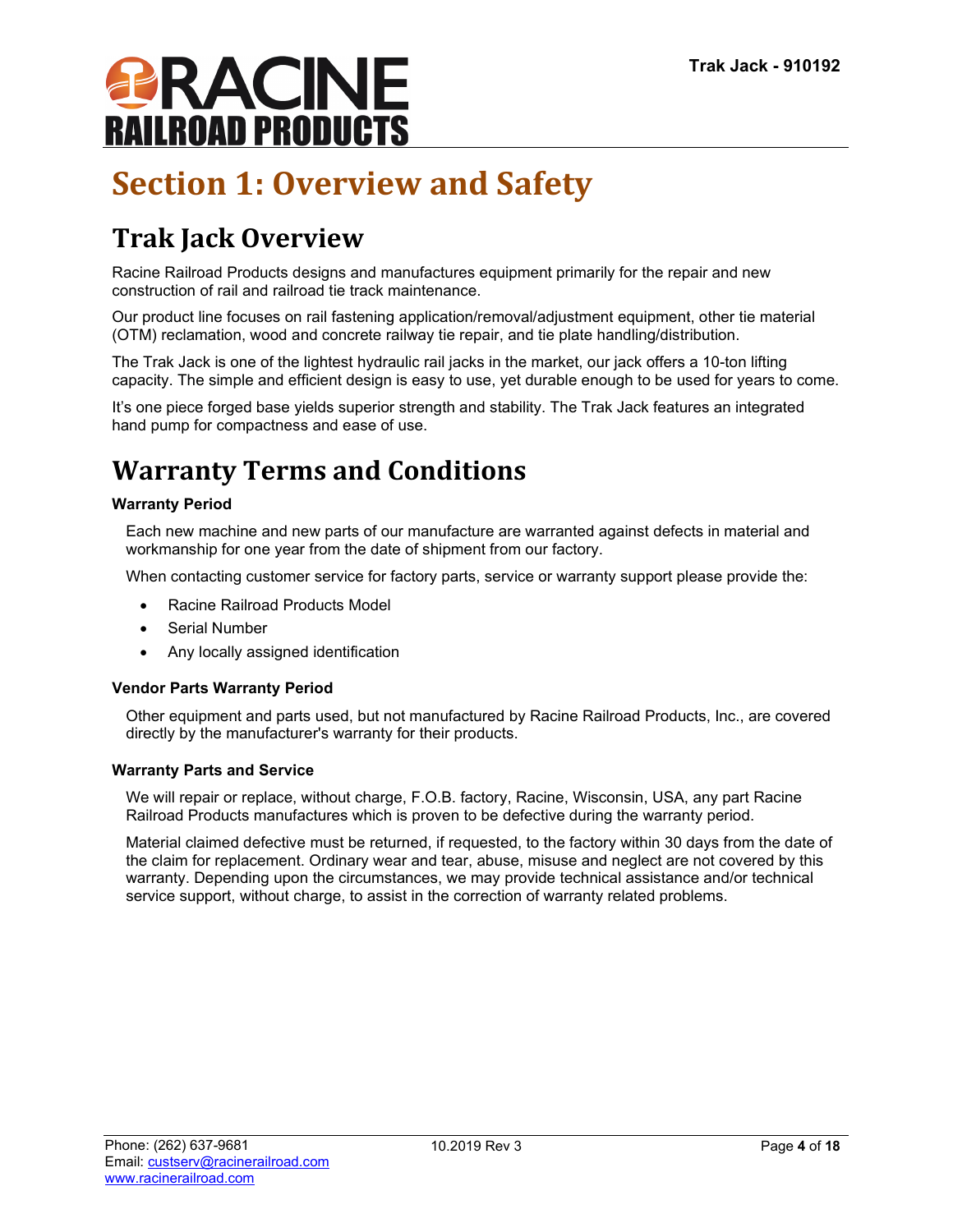#### **Non-Warranty Parts and Service**

Material damaged through normal wear and tear, abuse, misuse and/or neglect are not covered by our warranty and should be ordered directly from our Customer Service.

**Note**: Parts for models that are no longer in production may not be available.

#### **Non-Warranty Parts Orders**

When placing a parts order please provide the following information:

- Company Name and Billing Address
- Purchase Order Number and Issuing Authority
- Shipping Address
- Special Handling Instructions
- Contact Phone Number
- Machine Model and Serial Number
- Part Numbers and Quantities Being Ordered
- **Note**: *Please use Racine Railroad Products part numbers when ordering parts.* Racine Railroad Products part numbers are shown in the parts lists and drawings of this manual and have only six (6) numbers.

Any part number with other than six numbers (e.g. contains alpha-numeric characters) is a Vendor Part Number and *not* a Racine Railroad Products part number

### <span id="page-4-0"></span>**Safety Information**

For safe installation and operation of this equipment, carefully read and understand the contents of this manual. Improper operation, handling, or maintenance can result in equipment damage and personal injury.

Only trained and authorized personnel should be allowed to operate this machine. In addition, all personnel at the worksite (gang) should be aware of the safety concerns and their individual responsibilities prior to working this machine.

Please read and comply with all the safety precautions in this manual *before* operating this machine. Your safety is at risk.

#### <span id="page-4-1"></span>**Safety Terms**



**DANGER indicates a hazardous operating procedure, practice, or condition. If the hazardous situation is not avoided death or serious injury will occur.**



**WARNING indicates a hazardous operating procedure, practice, or condition. If the hazardous situation is not avoided death or serious injury could occur.**



**CAUTION indicates a potentially hazardous operating procedure, practice, or condition. If the hazardous situation is not moderate or minor injury could occur.**

**Note:** Indicates an essential operating procedure, practice, or condition. No personal injury is possible.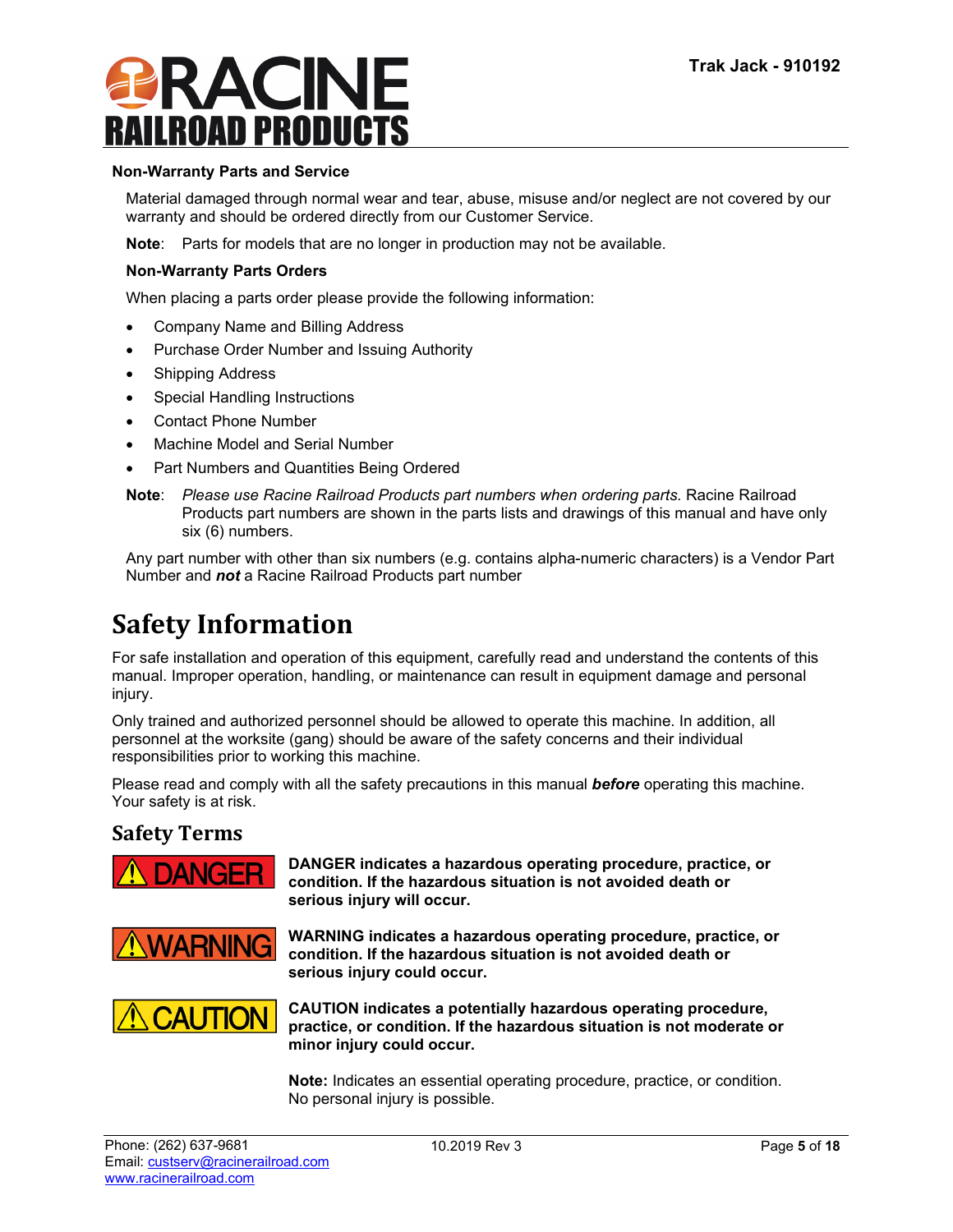

#### <span id="page-5-0"></span>**Machine Use and Safety Precautions**



**Failure to follow safety precautions when operating this equipment can result in serious injury or death to the operator or other persons in the area.**

**Observe the following precautions whenever you are operating, working on or near this equipment.**

**Do not** use this machine for other than its intended purpose.

**Do not** make any modifications without authorization or written approval from Racine Railroad Products. Replace all Racine Railroad Products and OEM parts with genuine Racine Railroad Products and OEM parts. Using non-OEM parts may compromise the safety of the machine.

**Do not** wear loose clothing, jewelry, radio belts, etc., when operating, working on or near this equipment. They can be caught in moving parts and may result in severe injury.

**Always** wear appropriate personal protective clothing when operating this equipment: e.g. Orange safety vest, hard hat, safety glasses with side shields, hearing protection, steel-toed safety boots, leather gloves, dust respirator, etc.

**Always** lift heavy objects with the knees and legs, not the arms and back.

**Always** keep hands, arms, feet, head, clothing, etc., out of the operating area and away from all rotating or moving components when operating, working on or near this machine.

**Always** make sure that all guards, covers, belts, hoses and operating components are in good working order and that all controls are in the appropriate position before starting the engine.

**Always** make sure that all safety equipment installed properly and are in good working order. Do not operate the machine until unsafe conditions have been corrected.

**Always** operate in a well-ventilated area and make sure that the air filters, air filter covers, and muffler are in good condition.

**Always** keep the machine clean and free of debris. Operate the machine in a safe and responsible manner. Exercise caution when fueling, working on or near rotating or moving components, hot components and fuel systems. Be aware of potential fire hazards and prevent sparks, exhaust, etc., from starting fires on the machine and/or work area.

**Always** comply with all instructions provided on any decals or placards installed on the machine and with any relevant amplifying information provided in this manual or other general operating procedures.

**Always** shut disconnect the power source and make sure that all controls are in a safe position and install all appropriate locking and safety devices before doing any of the following:

- Lubricating
- Adjusting
- Installing Tooling
- **Making Repairs**
- Performing Service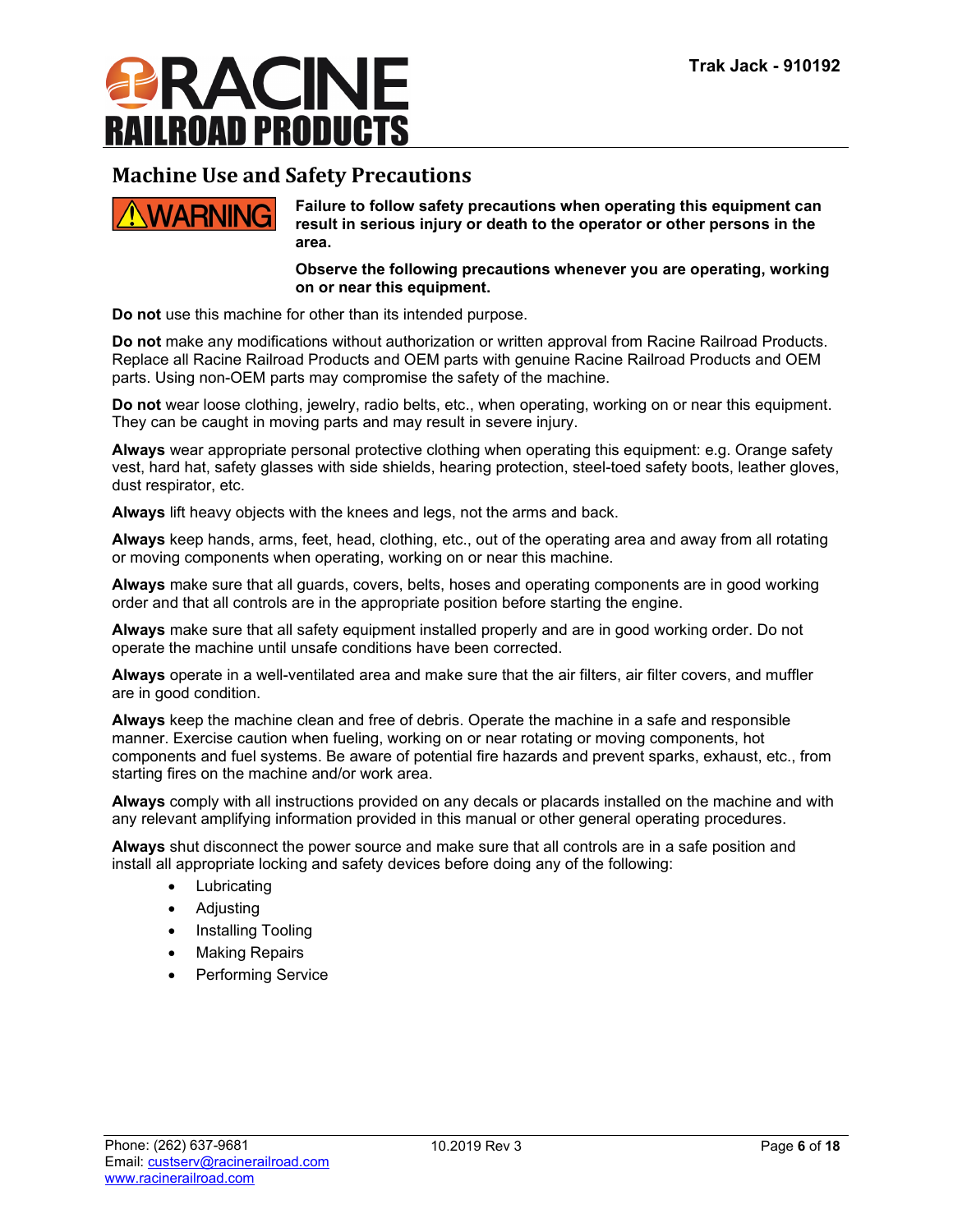#### <span id="page-6-0"></span>**Before Operating**

- The total load lifted or supported by the jack must never exceed the rated capacity. Excess pressure can result in personal injury. Use a jack with enough capacity to lift a load. Keep clear of lifted loads.
- Inspect each jack before each usage or shift to prevent unsafe conditions from developing. Properly support the jack. Do not lift people or loads with people on them.
- Do not put poorly balanced or off-center loads on the jack pad or jack. The load can tip and cause personal injury. Do not use in unstable or hazardous position.
- The jack must be used on flat surfaces to be able to carry the load correctly. The base must be completely supported. Do not push or lift on the ends of the base.
- As the load is lifted, use blocks or cribs to guard against a falling load.
- To help prevent personal injury, do not allow personnel to go under, or work on, a load before it is properly cribbed or blocked. All personnel must be clear of a load before lowering or lifting.
- Lift only dead weight loads. Do not add additional weight to a lifted load. Do not use jacks that are damaged, altered or in poor condition.
- The reservoir must have enough hydraulic fluid to fully stroke the jack. Use only approved hydraulic fluids.
- Users must make sure that all safety related decals and stickers are whole and readable. Replace those which become unreadable.
- Never use extreme heat to disassemble a hydraulic ram or cylinder. Metal fatigue can lead to unsafe conditions.
- Be aware of possible "pinch points" of the jack and stay clear to avoid personal injury.
- When lifting with the edge of the lifting toe, place a wedge between the load and the top of the lifting toe to avoid bending the cylinder column.
- Carry the jack only by the carrying handle. Make sure the jack is in the fully lowered position. Remove operating levers when not in use to avoid accidental dislocation of the jack and reduce the tripping hazard.
- Make sure all personnel are clear of the load before lifting or lowering. *Do not* use extenders unless authorized by a qualified person.



**Never use this tool when working around electrified rail unless it is deenergized or you have been properly trained to work on electrified rail. If you are not sure the rail is live or not, you must treat it as being live and dangerous to life.**



**Make sure that all personnel are clear of the load before attempting to raise or lower the jack. Serious injury or death could result from the improper use of this hydraulic jack.**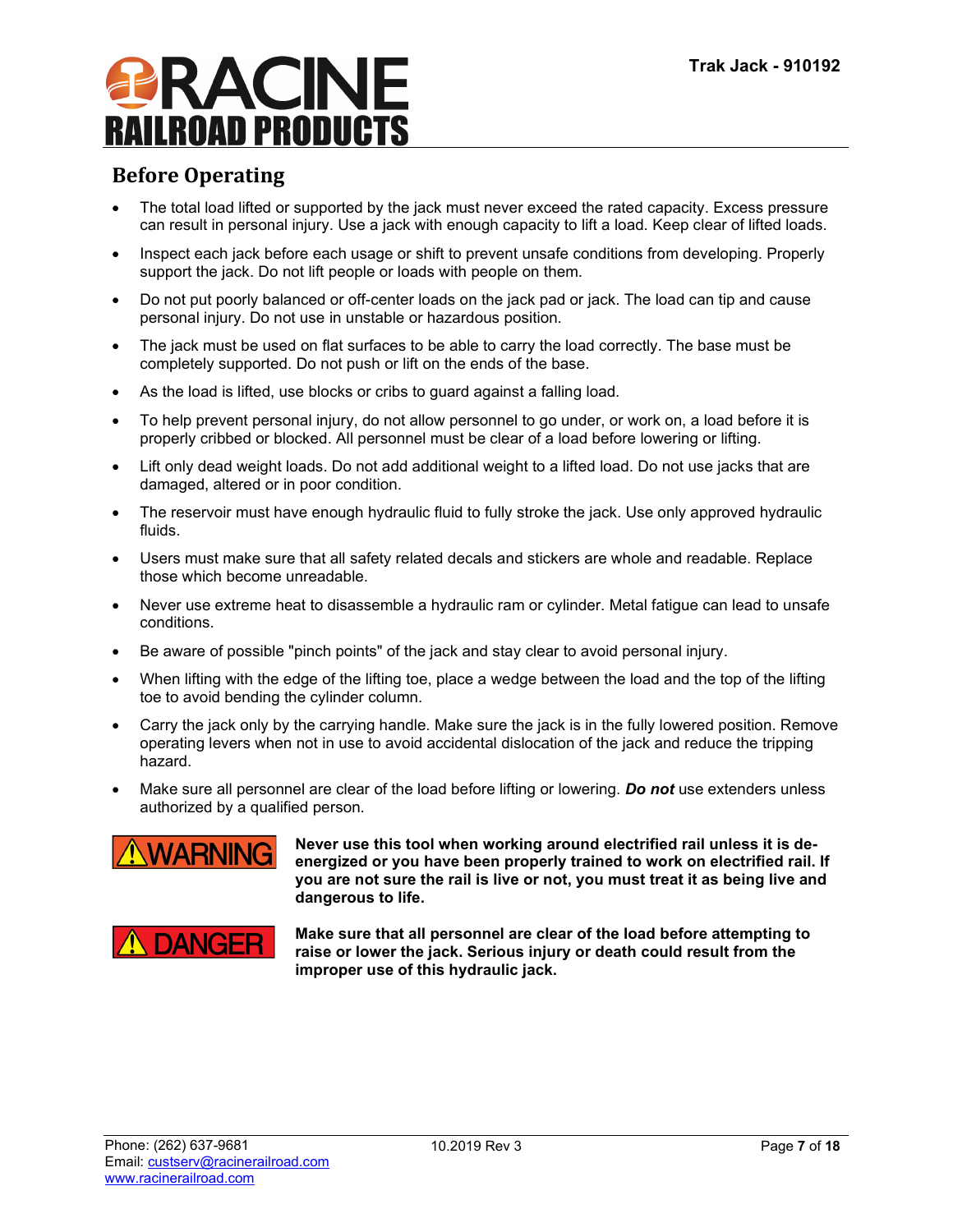## <span id="page-7-0"></span>**Section 2: Specifications and Installation**

### <span id="page-7-1"></span>**Specifications**

#### **Performance**

| Pump Displacement 46 cu. In / 7.5 cc stroke, single speed |
|-----------------------------------------------------------|
|                                                           |
|                                                           |
|                                                           |

#### **Dimensions and Weight**

#### **Hydraulic Requirements**

| Hydraulic Fluid Standards ASME B30.1, EN 1494 |  |
|-----------------------------------------------|--|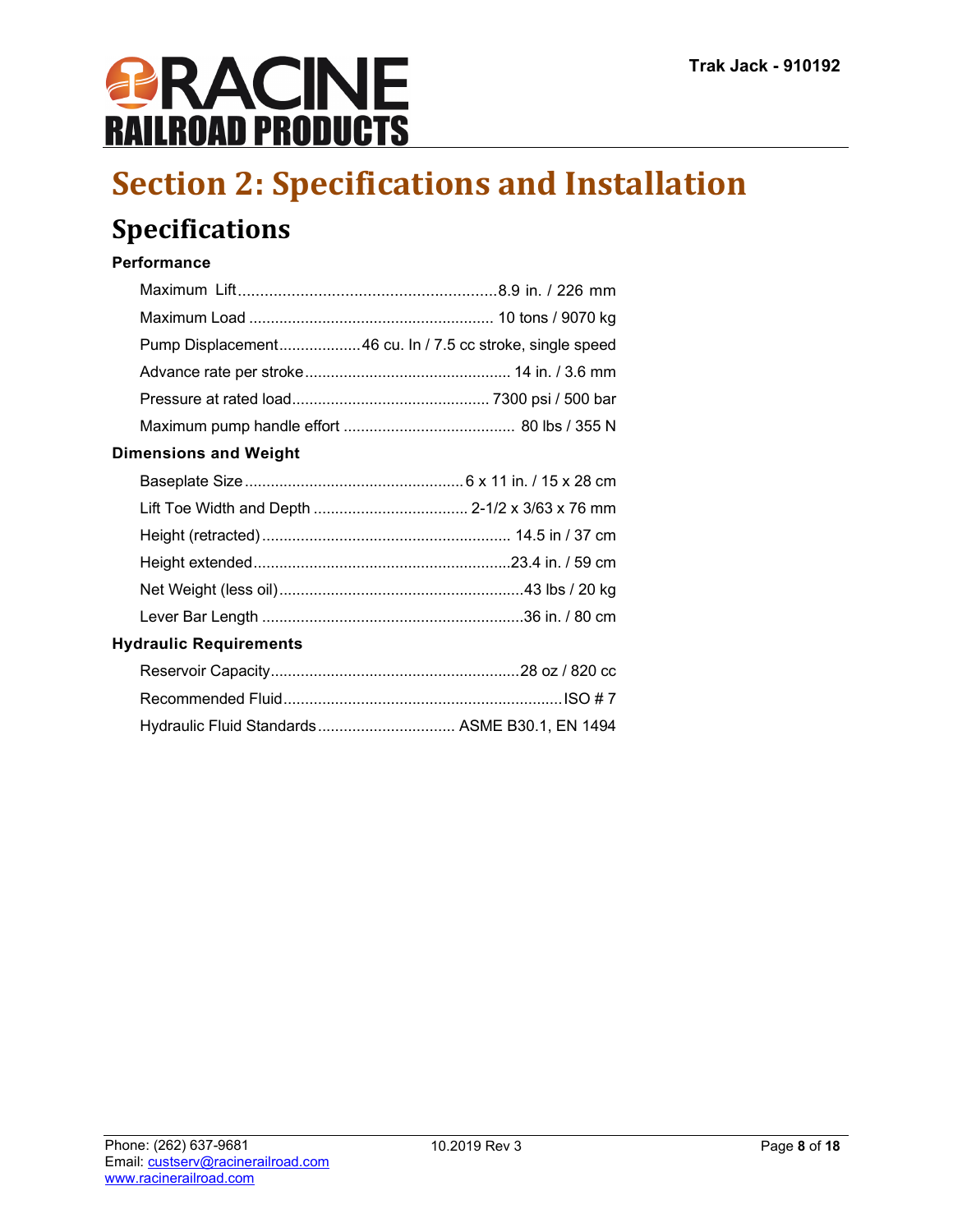

### <span id="page-8-0"></span>**Installation Instructions**

#### **Unpacking Instructions**

Upon receiving your Trak Jack promptly remove it from the shipping container. Always keep top side of container up. Inspect unit for damage which may have incurred during shipping and report it to carrier for claim.

#### **Tool Preparations**

The Trak Jack is ready for use after unpacking and no special preparation is required. If the tool is used in cold weather, preheat the hydraulic fluid by running power source at low engine speed.

Fluid temperature should be at or above 50° F/10° C (400-ssu / 82 centistroke) before use, when using recommended fluids. Using too thick of fluid may result in tool damage.



#### **Never stick foreign objects, fingers, or other extremities into moving mechanism. Failure to follow these instructions may lead to severe personal injury or tool damage.**

Before operating the Trak Jack, it is important to inspect the trigger linkage mechanism for obstructions. Make sure all sockets are securely mounted. Follow all safety precautions when inspecting tool.

- Connect the tool to the power source.
- Hold the impact by the handles resting it on the ground.
- When the trigger is pulled, the socket should rotate.
- Release the trigger and allow the socket to stop rotating.
- Press the button to reverse the rotation and check that the tool rotates in both directions.

### <span id="page-8-1"></span>**Hose Requirements**

It is not often necessary or advisable to use long hoses. All hoses must have an oil resistant inner surface and an abrasion resistant outer surface. Each hose must have male pipe ends for most application.

Longer hoses can be used when necessary but can affect the operation of the tool due to resistance in the hose.

If small diameter or long hoses are used, or if restrictive fittings are connected to the supply and return ports, the pressure required to push the fluid through the system and back to the tank will be higher. This will reduce tool power.

**Important:** Oil should always flow from the male coupler through the female coupler.

**Note:** The pressure increases in uncoupled hoses left in the sun. This may make them difficult to connect. When possible after use, connect the free ends of the operating hoses together.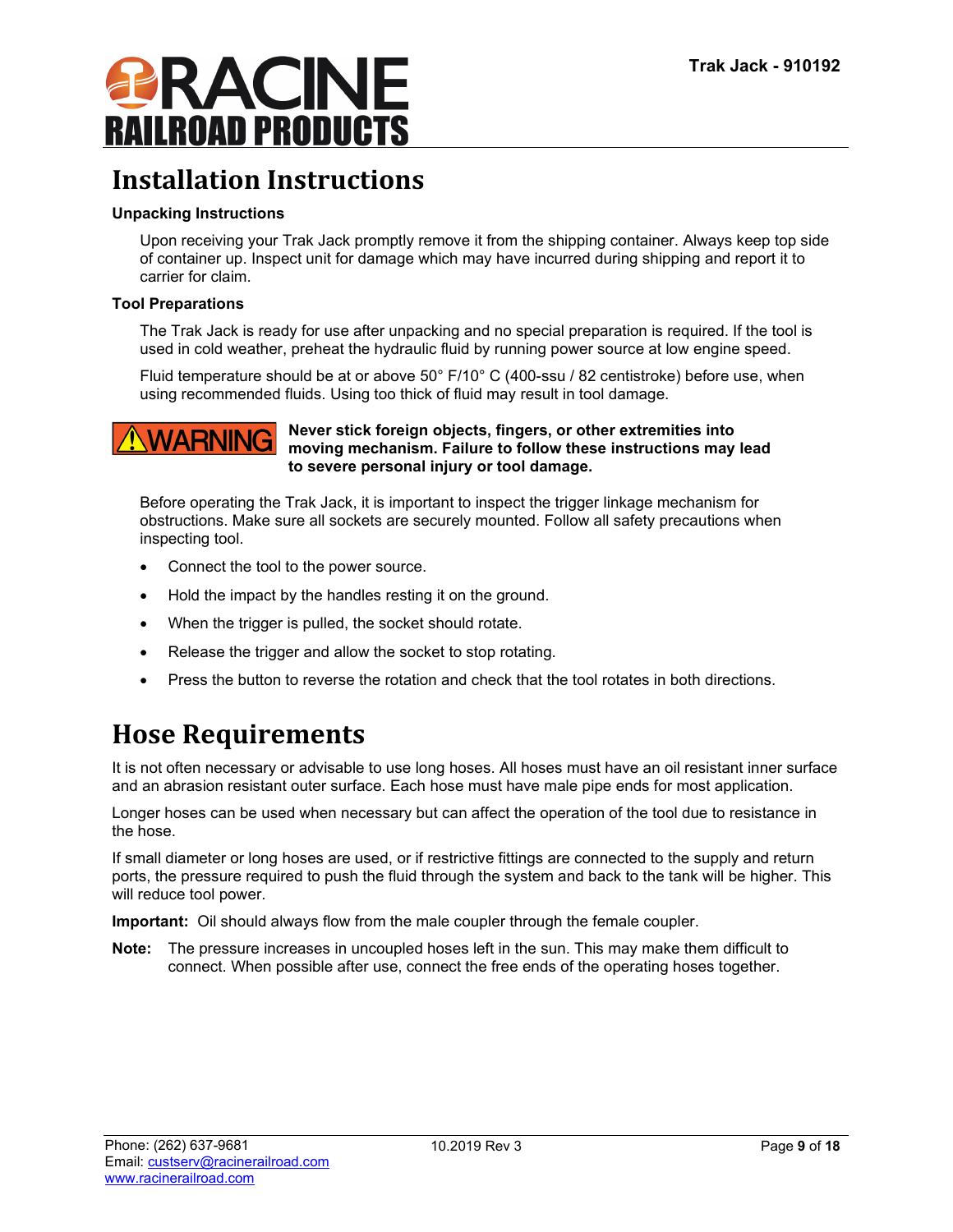#### <span id="page-9-0"></span>**Hose Types**

Hydraulic hose types authorized for use with the Trak Jack are:

- 1. Labeled and certified nonconductive.
	- This is the only hose authorized for use near electrical conductors.
- 2. Wire braided (conductive)
	- This hose is conductive and must never be used near electrical conductors.
- 3. Fabric braided (not certified or labeled non-conductive)
	- This hose is conductive and must never be used near electrical conductors.

The rated working pressure of the hydraulic hose must be at least 175 bar (2500 psi).

| <b>Hydraulic Hose Recommendation</b> |                                                                                            |            |          |                                      |                                       |            |                              |                              |
|--------------------------------------|--------------------------------------------------------------------------------------------|------------|----------|--------------------------------------|---------------------------------------|------------|------------------------------|------------------------------|
|                                      | <b>Flow Per Circuit</b><br><b>Length Each Hose</b><br><b>Inside Diameter</b><br><b>Use</b> |            |          | <b>SAE Spec Hose</b><br>(Wire Braid) | <b>SAE Spec Hose</b><br>(Fiber Braid) |            |                              |                              |
| <b>GPM</b>                           | <b>LPM</b>                                                                                 | Feet       | Meter    |                                      | Inch                                  | <b>MM</b>  |                              |                              |
| 5 to 8                               | 19 to 30                                                                                   | To 50      | To 15    | <b>Both</b>                          | 1/2                                   | 13         | SAE 100R1-8                  | 100R7-8                      |
| $5$ to $8$                           | 19 to 30                                                                                   | 51 to 100  | 15 to 30 | <b>Both</b>                          | 5/8                                   | 16         | SAE 100R2-10                 | SAE 100R8-10                 |
| $5$ to $8$                           | 19 to 30                                                                                   | 100 to 300 | 30 to 90 | Pressure<br>Return                   | 5/8<br>3/4                            | 16<br>19   | SAE 100R2-10<br>SAE 100R1-12 | SAE 100R8-10<br>SAE 100R7-12 |
| 9 to 12                              | 34 to 45                                                                                   | To 50      | To 15    | <b>Both</b>                          | 5/8                                   | 16         | SAE 100R2-10                 | SAE 100R8-10                 |
| 9v12                                 | 34 to 45                                                                                   | 51 to 100  | 15 to 30 | Pressure<br>Return                   | 5/8<br>3/4                            | 16<br>19   | SAE 100R2-10<br>SAE 100R3-12 | SAE 100R8-10<br>SAE 100R7-12 |
| 9 to 12                              | 24 to 45                                                                                   | 100 to 200 | 30 to 60 | Pressure<br>Return                   | 3/4<br>1                              | 19<br>25.4 | SAE 100R2-12<br>SAE 100R1-16 | SAE 100R8-12<br>SAE100R7-16  |

#### <span id="page-9-1"></span>**Hydraulic Hose Recommendation**

The rated working pressure of the hydraulic hose must be at least 2500 psi / 173 bar.

#### <span id="page-9-2"></span>**Hydraulic Fluid Recommendation**

Inspect hoses for cuts, crushing, leaks, or abrasion, which may be a safety hazard or reduce fluid flows.

The following fluids work well over a wide temperature range at startup, allow moisture to settle out, and resist biological growth likely in cool operating hydraulic circuits.

Others that meet or exceeds the specifications of these fluids may also be used.

| <b>Type</b> | <b>Hydraulic fluid</b>            |
|-------------|-----------------------------------|
| Chevron     | Clarity AW 15032                  |
| Exxon       | Univis J 32                       |
| Mobil       | D.T.E. 13M                        |
| Gulf        | Harmony AW-HVI-150-32             |
| Shell       | Tellus T 32                       |
| Texaco      | Rando HDZ 32                      |
| Union       | Unax AW-WR-32                     |
| Amsoil      | AWH 15032                         |
| Sunvis      | Low Pour H/032-product code 19300 |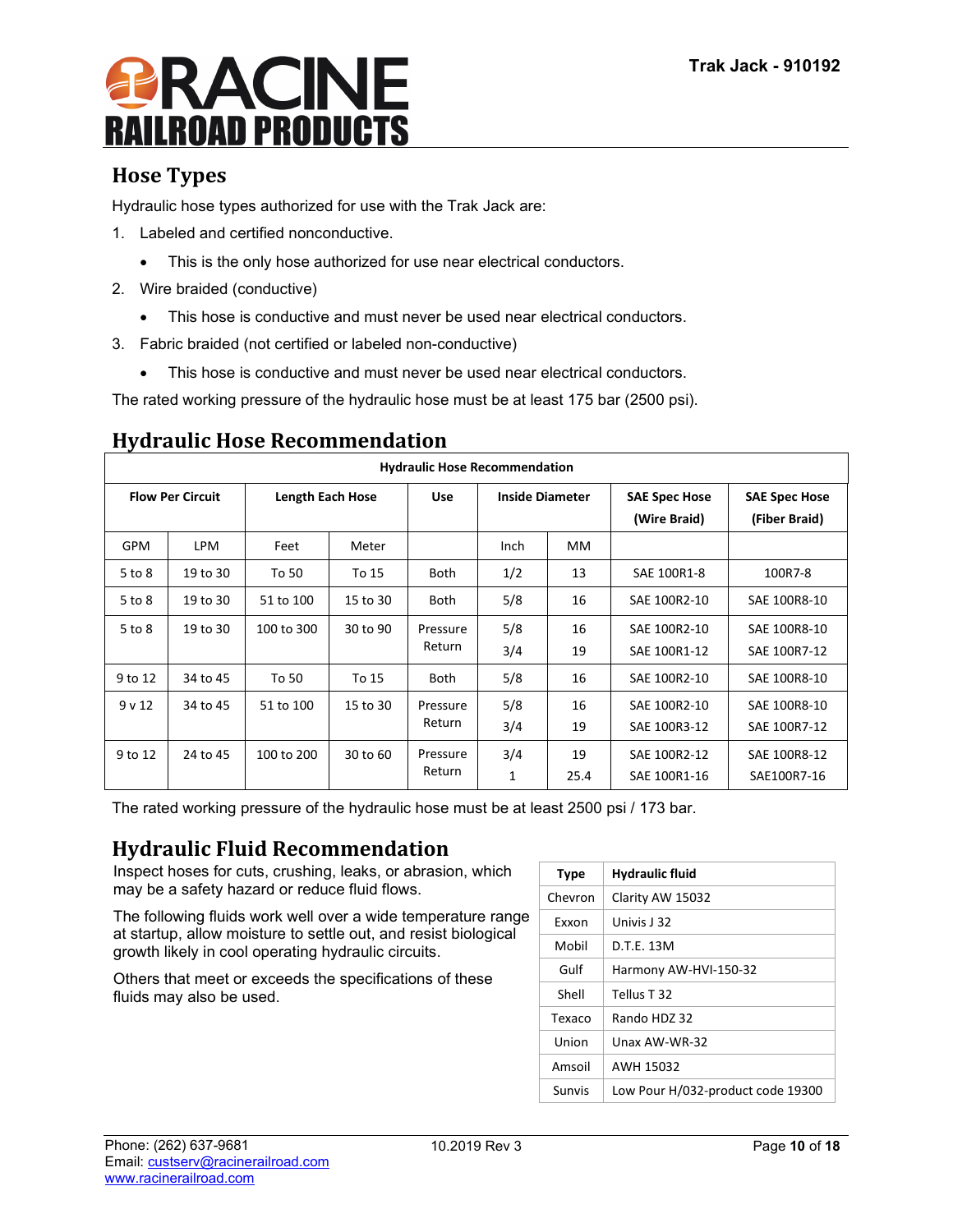

#### <span id="page-10-0"></span>**Tool Connecting Procedures**

- 1. Stop the engine before connecting the tool and or hoses to the OFF power unit, and when switching hoses or tools.
- 2. Turn the hydraulic on/off valve to the off position before starting the engine.

Make sure all hoses are connected for correct flow direction to and from the tool being used.

When routing hose in the work area, position them where personnel will not be at risk of tripping over them where vehicles can run over the hoses. Do not lay hose over sharp objects.



#### **Pressurized fluid escaping from a damaged hose can penetrate the skin and be injected in the body causing injury or death.**

**Do not pull on hoses to drag the power unit or tool**.

#### **Connecting Hoses**

- 1. Wipe quick couplers with a clean lint free cloth before connecting them.
- 2. Depressurize the system.
- 3. Allow system and hydraulic fluid to cool if too hot to handle.
- 4. Securely connect the return (tank "R") hose from the power source to the tool.
- 5. Securely connect the supply (pressure "P") hose from the power source to the tool.

It is recommended that you connect the return hoses first and disconnect last to minimize or avoid trapping pressure within the tool.

When connecting the quick couplers, the flow should run from male coupler to the female coupler. The female coupler on the tool is the inlet. Quick couplers are marked with a flow direction arrow.



**Pressurized fluid escaping from a damaged hose can penetrate the skin and be injected in the body causing injury or death.**

#### **Do not pull on hoses to drag the power unit or tool**.

- **Note**: When possible, connect the free ends of uncoupled hoses to prevent build up in the hoses. The sun can also increase pressure in the hoses and make connecting them difficult.
- 1. Grip the handles firmly with both hands.
- 2. Pull down with thumb on the safety lock and pull the trigger to the handle to start the grinder.
- 3. When starting the tool, hold it off from all surfaces.
- 4. Start grinding with the tool running.
- 5. When finished, release trigger and allow stone to stop turning and make sure trigger is in the locked position before placing the tool on any surface.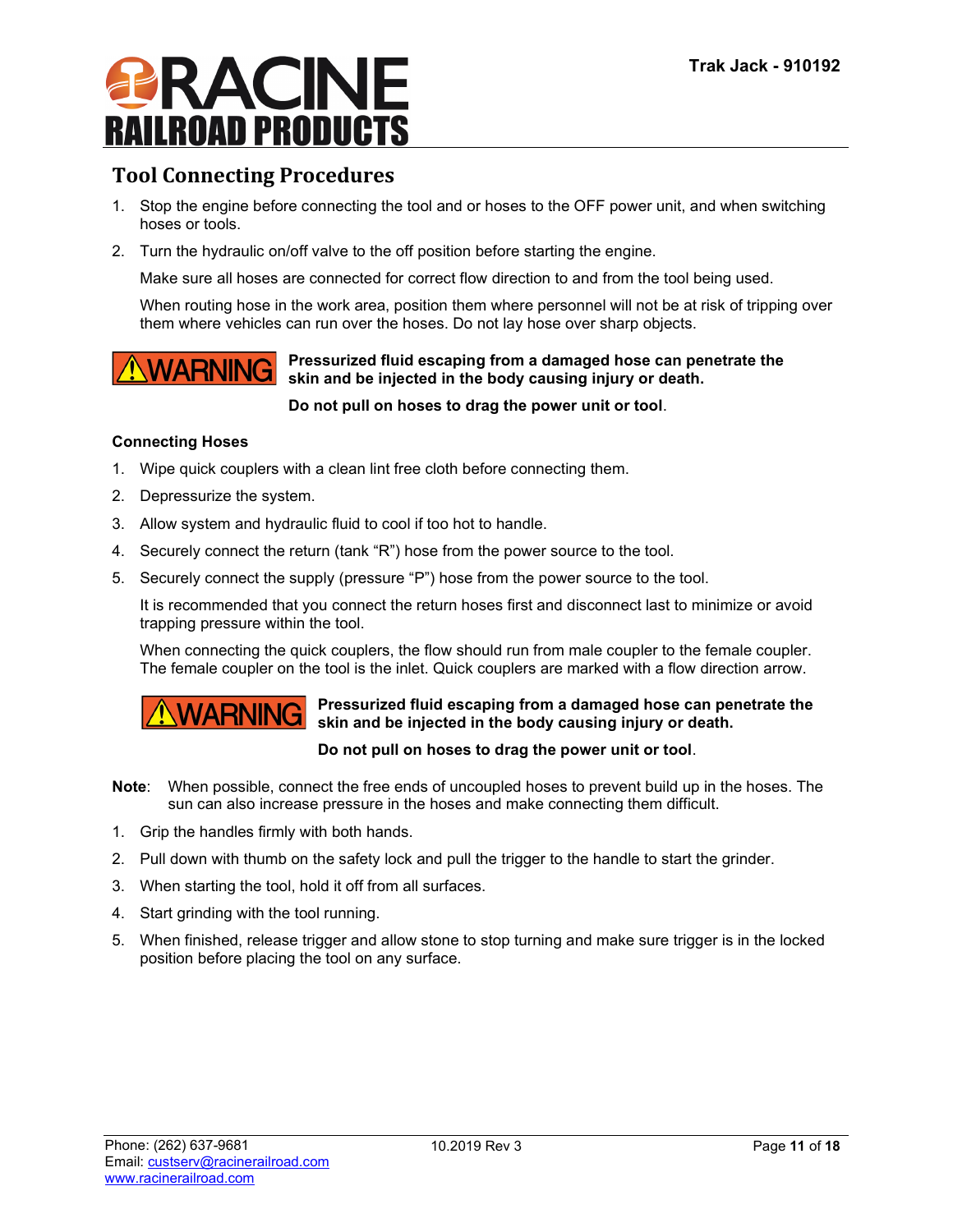#### <span id="page-11-0"></span>**Disconnecting Hoses**

- 1. Stop the hydraulic power source.
- 2. Depressurize the system.
- 3. Allow system and hydraulic fluid to cool.
- 4. Disconnect the supply (pressure) hose to the power source (pressure port) from the tool (IN port).
- 5. Disconnect the return (tank) hose to the hydraulic power source (return port) from the tool (OUT port).
- 6. To prevent contamination, always install dust caps over the hydraulic ports of the tool when disconnected.



**If injury results from escaping hydraulic fluid, seek immediate medical attention. Serious bodily injury may occur if proper medical attention is not administered immediately.**

**Do not attempt to locate hydraulic leaks by feeling around hoses and fittings with your hands. Pinhole leaks can penetrate the skin.**

## <span id="page-11-1"></span>**Section 3: Tool Operation**

Before putting the Trak Jack into initial service, or after an extended period of being unused, perform a visual inspection for bent, broken, cracked, missing or worn components.

Make sure the hydraulic fluid and lubricant level is correct. Fully extend and retract the rail jack without a load to ensure that the jack is primed.

### **WARNING**

**Overtightening the release valve can damage the valve seat.** *Do not* **use pliers or wrenches to tighten the release valve.**

#### <span id="page-11-2"></span>**Raising A Load**

- 1. Before using the Track Jack, make sure that it is set on a firm surface capable of bearing the intended load.
- 2. Make sure the release valve is closed. Turn it clockwise until it is hand tight
- 3. Pump the handle until the toe lift or head lift plate rises to and engages the load.



**Make certain that the lifting toe is fully engaged on the load, and the entire jack is stable, before proceeding further.**

- 4. Insert the jack handle fully into the handle socket and pump until the desired lift has been obtained.
- 5. Remove the jack handle from the handle socket once the load reaches its desired height.
- 6. Crib or block the load to prevent accidently dropping the load.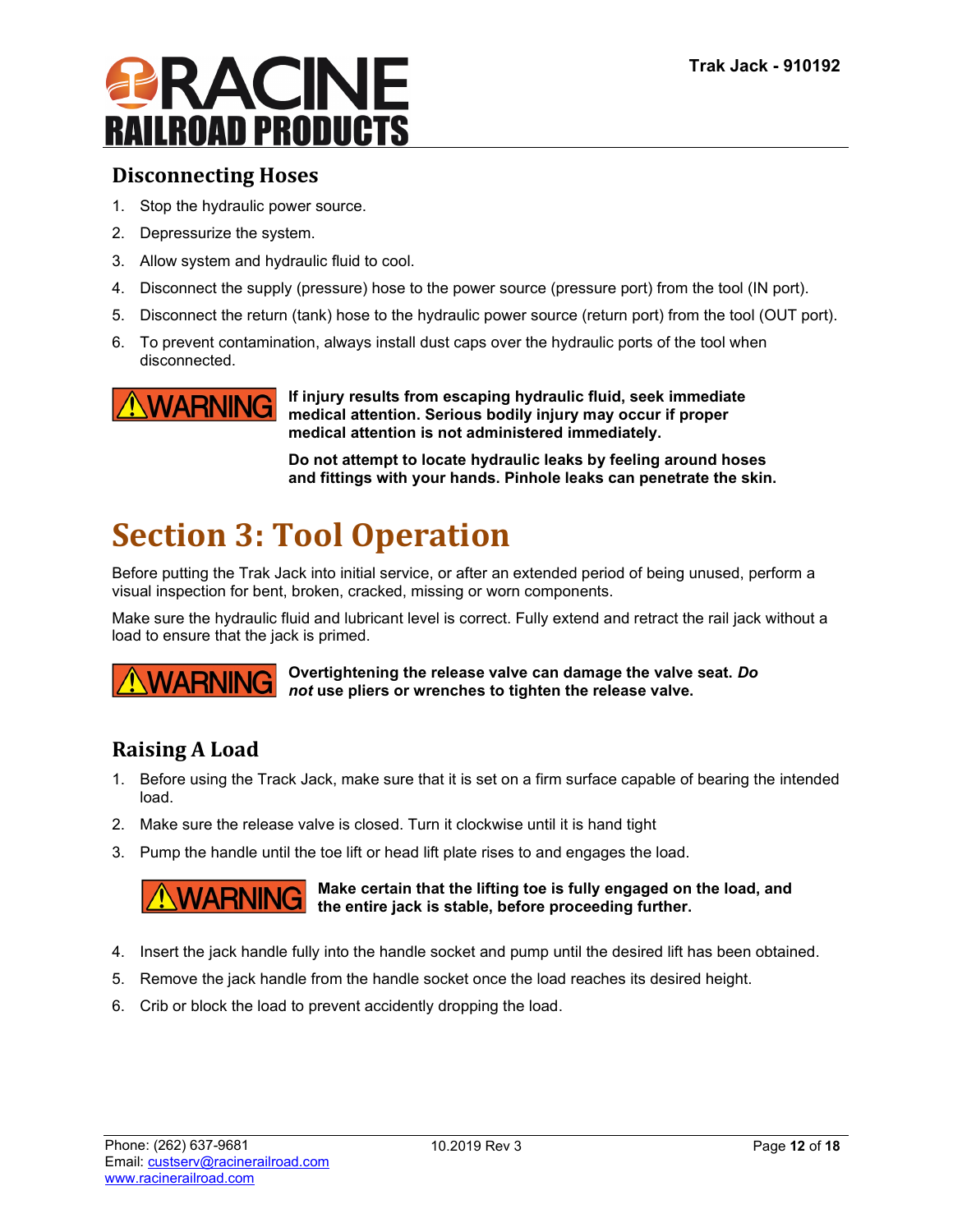#### <span id="page-12-0"></span>**Lowering A Load**

- 1. Make sure all personnel are clear of the load.
- 2. Remove cribbing or blocking if used.
- 3. Open the release valve by turning it counter-clockwise (open slowly).
- 4. When the load reaches the desired level, close the release valve by turning it clockwise until it is hand tight.

#### <span id="page-12-1"></span>**Horizontal Operation**

The Trak Jack can also be used horizontally to separate two items, if it is placed with the handle socket facing upwards.

- 1. Place the Trak Jack base against the largest, heaviest, or otherwise least moveable of the two items.
- 2. Close the release valve by turning it clockwise until hand tight.
- 3. Pump the handle socket until the lifting toe or the head of the lifting toe firmly engages the more moveable of the two items.
	- Make sure personnel are clear of all items being jacked before attempting to move anything.
- 4. Insert the jack handle into the handle socket and pump until the desired separation has been obtained.
- 5. Remove the jack handle from the socket once the moveable load reaches its desired separation.
- 6. To free the jack, open the release valve by turning it counter-clockwise. When the lift plate is clear, close the release valve.



**Never lift or lower a load heavier than the load rating of the jack. Damage to the jack or load could result in improper use of this tool.**

#### **Pump Handle**

The pump handle is included with the Trak Jack is designed with a 4:I safety factor.

*Do not* use the pumping handle for any other purpose. *Do not* substitute other material for use as a pumping handle.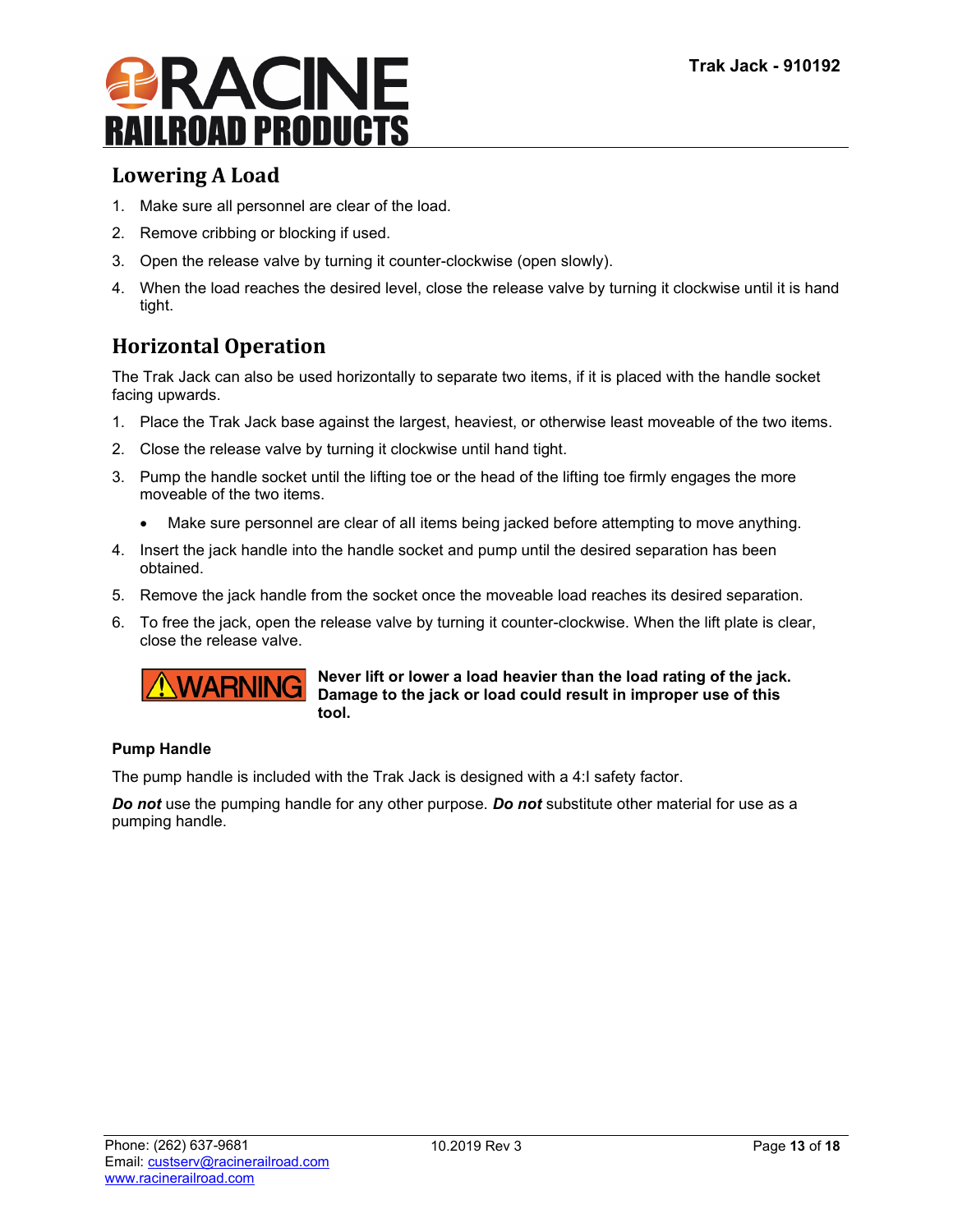### <span id="page-13-0"></span>**Section 4: Maintenance**

It is highly recommended to practice regular check-ups and maintenance in accordance with the usage frequency to keep your tool in better condition and reduces total running costs.

#### **General**

Store the Trak Jack in an upright position, in a place where it is protected from the elements, abrasive dust, and damage.

Use only recommended repair and replacement parts and materials.

Do not use the jack for applications it was not designed for.

Use the carrying handle to transport the Trak Jack from location to location. Do not carry the Trak Jack by inserting the jack handle in the socket.

#### **Cleaning**

Establish a routine to keep the jack as free from dirt.

Jacks exposed to rain, sand, or grit- laden air should be cleaned prior to each use.

Exposed screw threads should be cleaned and re-lubricated as necessary.

Keep the cylinder clean at all times. Keep the piston retracted when not in use.

Operating lever and load-bearing surfaces should be free of slippery material or fluids.

Keep tool labels and stickers legible.

#### **Hydraulic Fluid**

The Trak Jack holds approximately 28 ounces / 820 cc cubic inches of hydraulic fluid in its reservoir

A jack that is low on hydraulic fluid can lift a full load, but not to the full lift height. As the reservoir begins to run dry, the lever socket becomes very easy to pump, and the jack stops lifting. To add oil:

- 1. Fully retract the plunger.
- 2. Remove the fill plug.
- 3. Fill the reservoir with new, clean fluid (use ISO # l5 Hydraulic Fluid) to a level 1/8 inch below the bottom of the fill plug hole.



#### **Do not use brake fluid or other non-approved substitute fluids. Lighter weight fluids may cause the jack to fail under load.**

Do not overfill or under fill the reservoir as this may damage the hydraulic jack

**Note**: If the fluid level is correct, the pump handle will become almost impossible to pump by hand as the piston reaches full extension and maximum hydraulic pressure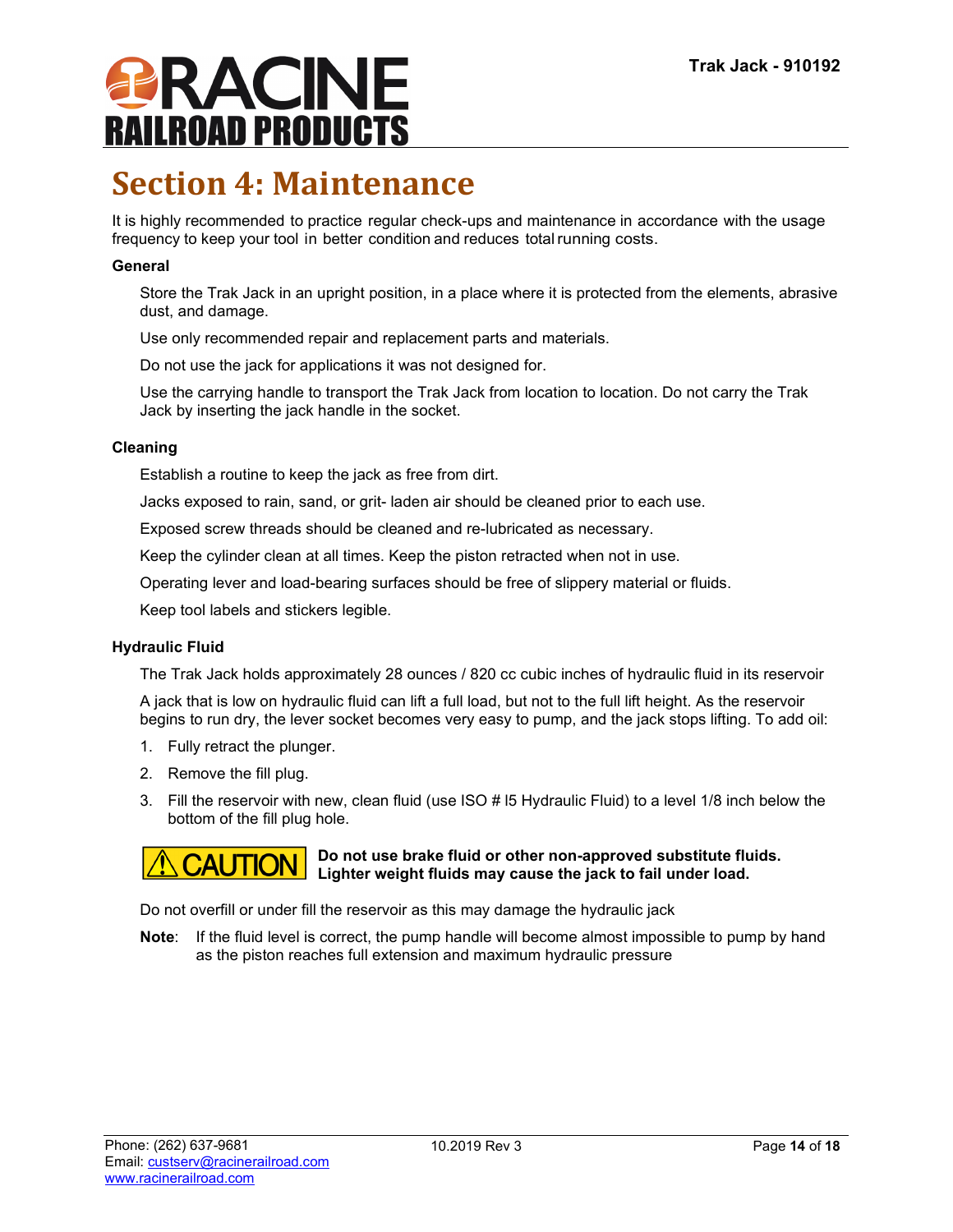#### **Annual**

Regardless of usage, the Track Jack hydraulic fluid should be changed annually to ensure proper operation of the jack. To drain the fluid:

- 1. Thoroughly clean the area around the fill plug.
- 2. Remove the fill plug and lay the Trak Jack on its back to allow the fluid to drain from the fill hole into an appropriate receptacle.
	- Dispose of the used hydraulic fluid in accordance with Environmental Protection Agency regulations.
- 3. Make sure dirt or other contaminants do not enter the reservoir while the fill plug is removed. When drained, check the fluid for contaminants. If the fluid appears gritty or dirty, flush the reservoir with clean hydraulic fluid before refilling.
- 4. Refill the reservoir with the recommended hydraulic fluid. Stand the jack upright, and with the piston fully retracted, fill the reservoir until the fluid level is 1/8 inch below the bottom of the fill plug.
- 5. Before returning the jack to service, fully extend the piston without a load by pumping the pump handle without the long extension handle. If the fluid level is correct, the pump handle will become almost impossible to pump by hand as the piston reaches full extension. Replace the plug.
- 6. It may be necessary to bleed air out of the cylinder. See instructions for *Purging Air*.
- 7. Inspect the jack for leaks, cracks, or other damage.

#### **Purging Air**

Air trapped within the jack hydraulic system can be removed by performing the following steps.

- 1. Make sure the plunger is fully retracted.
- 2. Pry out the cap on top of the unit.
- 3. Loosen (*do not remove*) the cap screw under the cap located in the top of the plunger.
- 4. Place the jack in a suitable fixture to prevent the extension of the plunger while purging air.
- 5. Add hydraulic fluid to the reservoir if necessary. See instructions above for adding fluid.
- 6. Pump the handle until oil comes up through the thread area of the cap screw in the plunger.
- 7. Tighten the socket head capscrew to 10-12 ft. lbs./14-16 Nm.
- 8. Top off the reservoir with hydraulic fluid.

**Note:** Make sure the plunger is fully retracted before filling the reservoir.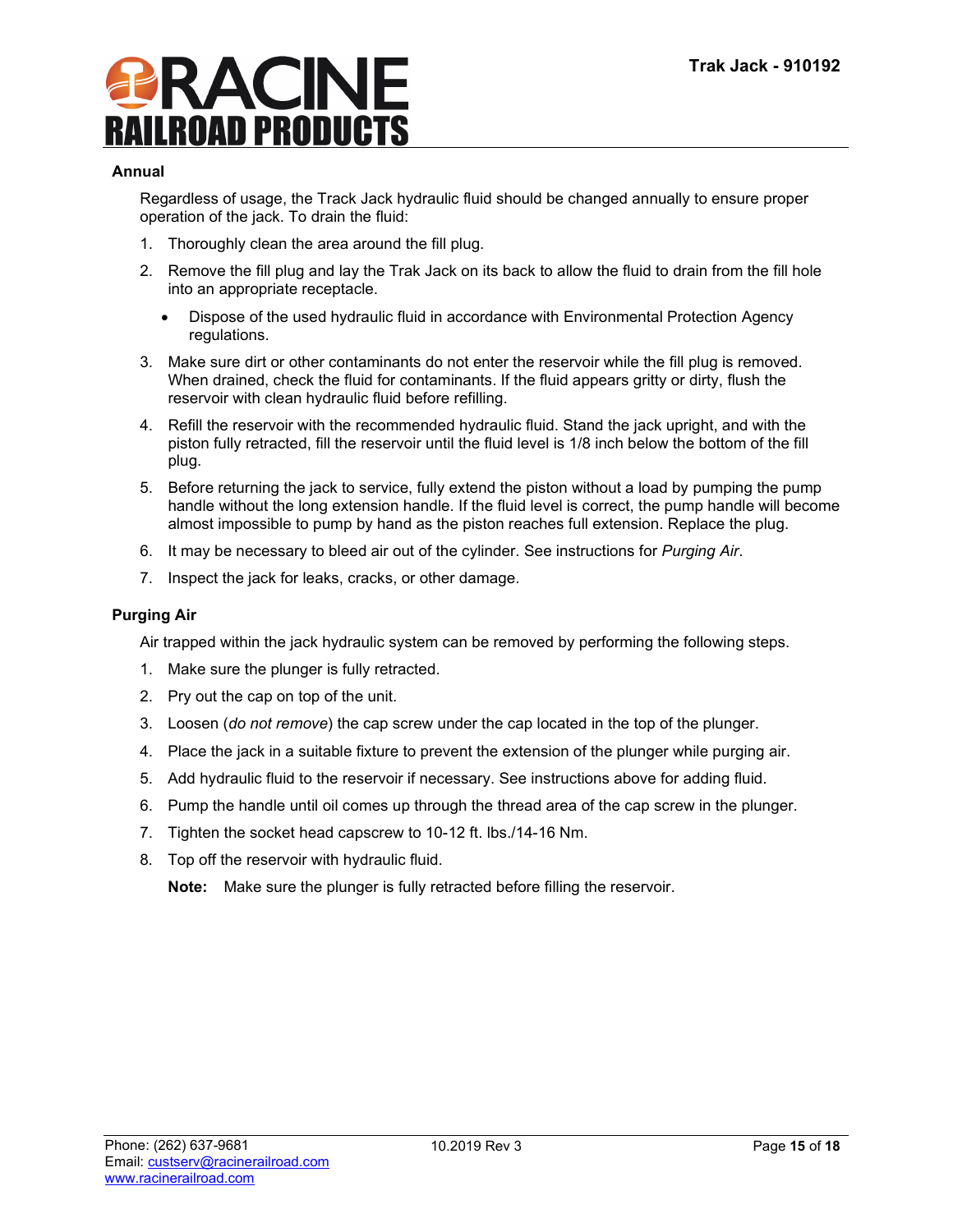

### <span id="page-15-0"></span>**Troubleshooting**

| <b>PROBLEM</b>                        | <b>CAUSE</b>                                                         | <b>CORRECTION</b>                                          |  |
|---------------------------------------|----------------------------------------------------------------------|------------------------------------------------------------|--|
|                                       | Release valve not closed.                                            | Close the valve.                                           |  |
| Jack will not raise                   | Release valve ball not seating<br>properly.                          | Have hydraulic jack serviced by a<br>qualified technician. |  |
|                                       | Seal failure                                                         | Have hydraulic jack serviced by a<br>qualified technician  |  |
|                                       | Release valve ball not seating<br>properly.                          | Have hydraulic jack serviced by a<br>qualified technician. |  |
| Jack raises but will not hold.        | Relief valve set too low or<br>malfunctioning.                       | Have hydraulic jack serviced by a<br>qualified technician. |  |
|                                       | Seal failure.                                                        | Have hydraulic jack serviced by a<br>qualified technician. |  |
| Jack only raises part way.            | Hydraulic fluid level is low.                                        | Add hydraulic fluid.                                       |  |
| Jack leaks hydraulic fluid.           | Seal failure.                                                        | Have hydraulic jack serviced by a<br>qualified technician. |  |
| Jack retracts slowly.                 | Purge air from the hydraulic system.<br>Air in the hydraulic system. |                                                            |  |
| Jack raises but pulses and hesitates. | Air in the hydraulic system.                                         | Purge air from the hydraulic system.                       |  |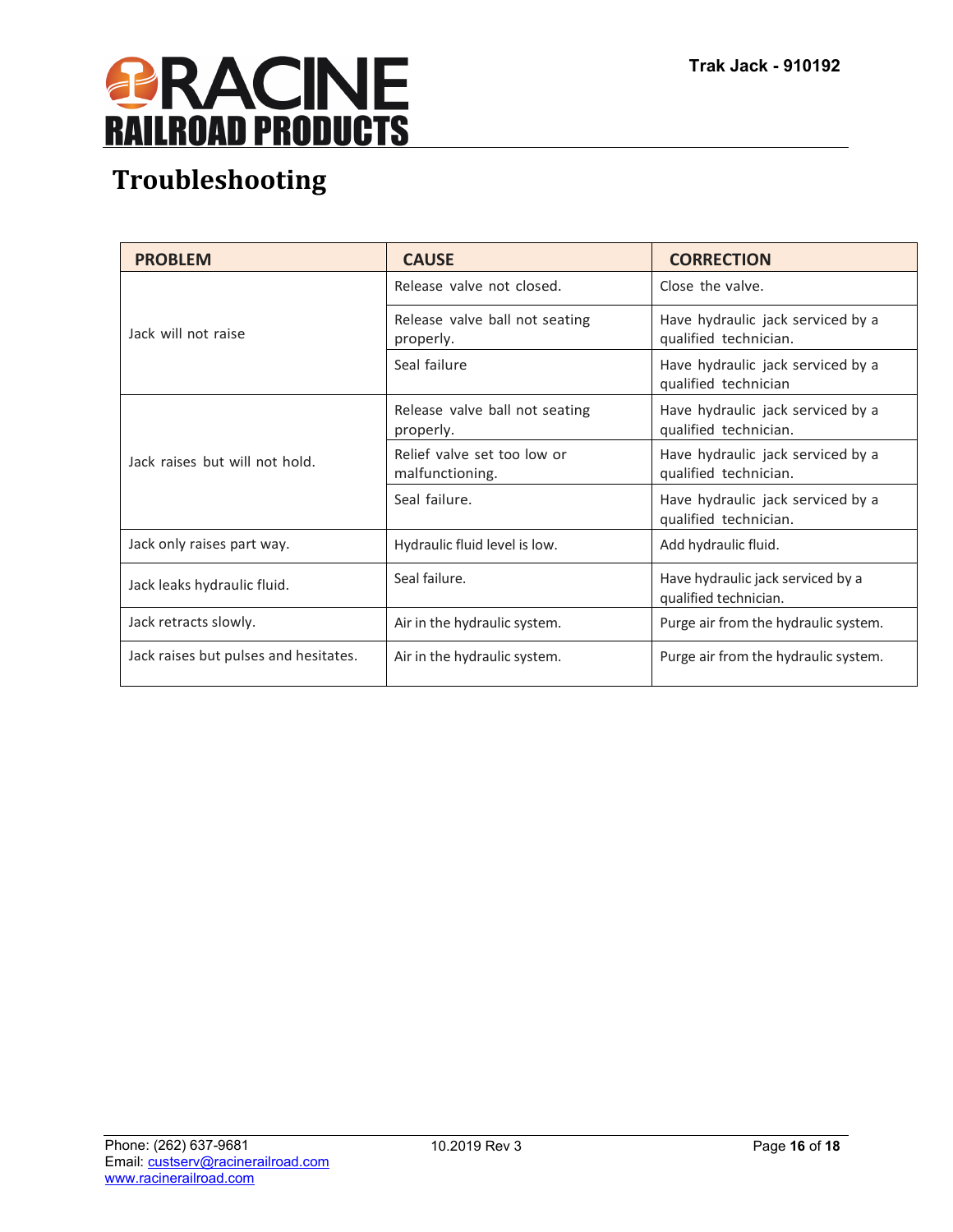

## <span id="page-16-0"></span>**Section 5: Parts and Service Support**

#### <span id="page-16-1"></span>**Technical Support & Service**

Telephone and web-based technical support is available for current production models through our Technical Service Department. Service Manuals and limited technical support may be available for models that are no longer in production.

#### **Telephone and E-mail Technical Support**

Telephone and E-mail technical support is available on normal U.S. business days from 8:00 AM to 5:00 PM U.S. Central Time Zone (GMT +6 (+5 Daylight Savings Time)). Contact us at:

Phone: (262) 637-9681

E-mail: techserv@racinerailroad.com

#### **Non-Warranty Technical or Field Service Support**

Depending upon the circumstances and availability of technical service personnel, we may provide technical assistance and/or field service support, *at the customer's expense*, to assist in the correction of non-warranty related problems. Contact our Technical Service Department to coordinate Non-Warranty Technical or Field Service Support.

#### **Warranty Technical or Field Service Support**

Depending upon the circumstances and availability of technical service personnel, we may provide technical assistance and/or field service support, *at no charge to the customer*, to assist in the correction of warranty related problems. Contact our Technical Service Department to coordinate Warranty Technical or Field Service Support.

#### **Warranty Parts & Service**

Warranty parts and service are coordinated through our Technical Service Department.

#### **Warranty Parts Claims**

Material claimed to be defective must be returned to our factory for evaluation. Defective materials will be replaced, or your account will be credited if replacement materials have already been purchased. Please contact our Technical Service Department at the address provided below if you have any questions or problems.

#### **Warranty Service Support**

Depending upon the circumstances and availability of technical service personnel, we may provide technical assistance and/or field service support, at no charge to the customer, to assist in the correction of warranty related problems. Contact our Technical Service Department at the address provided below to coordinate Warranty Technical or Field Service Support.